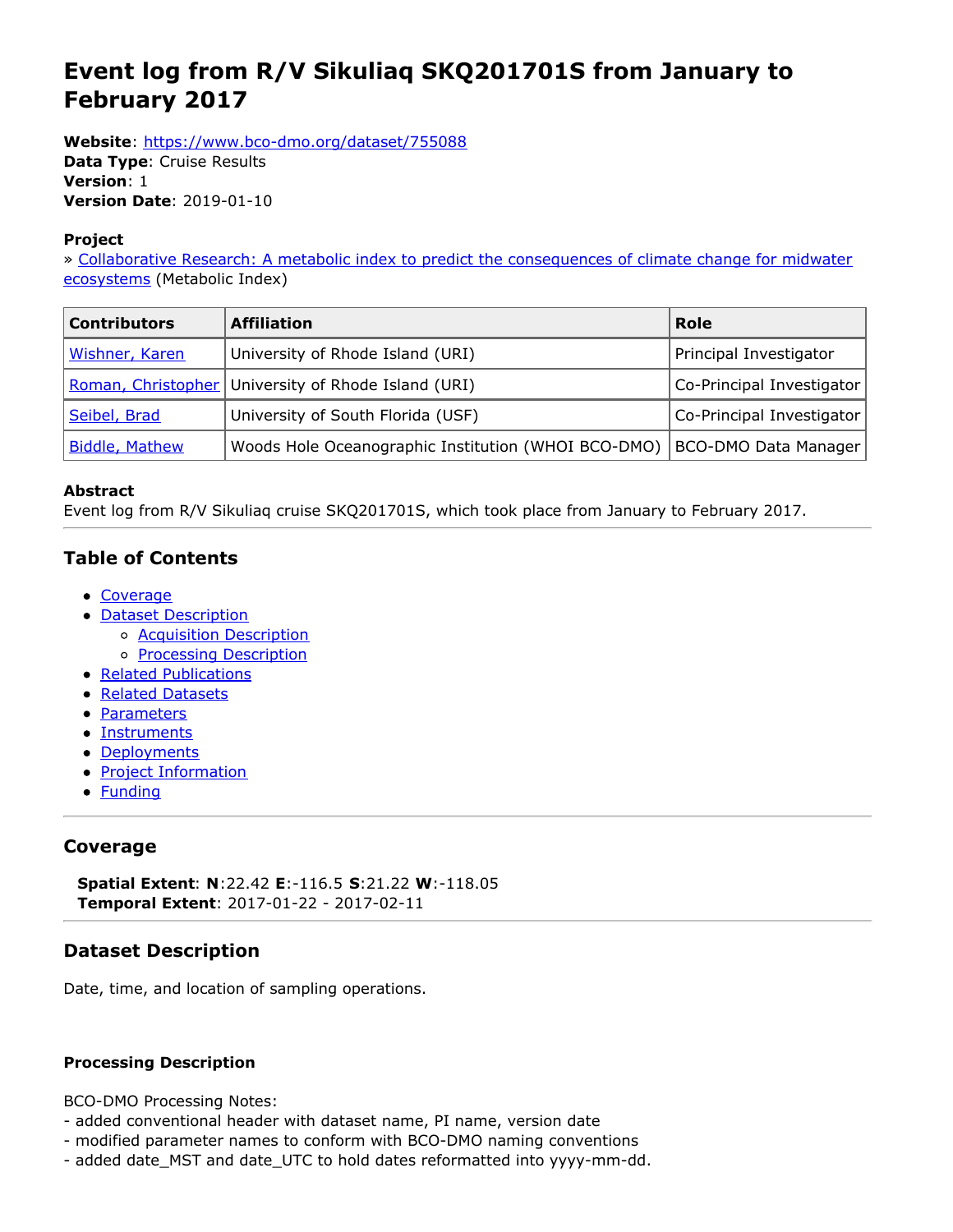#### **Related Publications**

Childress, J. J., Barnes, A. T., Quetin, L. B., & Robison, B. H. (1978). Thermally protecting cod ends for the recovery of living deep-sea animals. Deep Sea Research, 25(4), 419–422. [doi:10.1016/0146-](https://doi.org/10.1016/0146-6291(78)90568-4) 6291(78)90568-4 *Methods*

J. J. Childress, B. A. Seibel, Life at stable low oxygen levels: adaptations of animals to oceanic oxygen minimum layers. J. Exp. Biol. 201, 1223–1232 (1998). <http://jeb.biologists.org/content/jexbio/201/8/1223.full.pdf> *Methods*

Roman, C., Ullman, D. S., Hebert, D., & Licht, S. (2019). The Wire Flyer Towed Profiling System. Journal of Atmospheric and Oceanic Technology, 36(2), 161–182. doi:10.1175/jtech-d-17-0180.1 <https://doi.org/10.1175/JTECH-D-17-0180.1> *Methods*

Wiebe, P. H., Morton, A. W., Bradley, A. M., Backus, R. H., Craddock, J. E., Barber, V., … Flierl, G. R. (1985). New development in the MOCNESS, an apparatus for sampling zooplankton and micronekton. Marine Biology, 87(3), 313–323. doi:10.1007/bf00397811 <https://doi.org/10.1007/BF00397811> *Methods*

Wishner, K. F., Seibel, B. A., Roman, C., Deutsch, C., Outram, D., Shaw, C. T., … Riley, S. (2018). Ocean deoxygenation and zooplankton: Very small oxygen differences matter. Science Advances, 4(12), eaau5180. doi[:10.1126/sciadv.aau5180](https://doi.org/10.1126/sciadv.aau5180) *Results*

[ table of [contents](#page-0-0) | [back](#page-0-0) to top ]

#### **Related Datasets**

#### **IsRelatedTo**

Wishner, K., Roman, C., Seibel, B. (2021) **Abundances of copepod species in each net from MOCNESS tows in the Eastern Tropical North Pacific collected on four research cruises from 2007-2017.** Biological and Chemical Oceanography Data Management Office (BCO-DMO). (Version 1) Version Date 2021-07-09 http://lod.bco-dmo.org/id/dataset/855395 [view at [BCO-DMO](https://www.bco-dmo.org/dataset/855395)]

[ table of [contents](#page-0-0) | [back](#page-0-0) to top ]

#### **Parameters**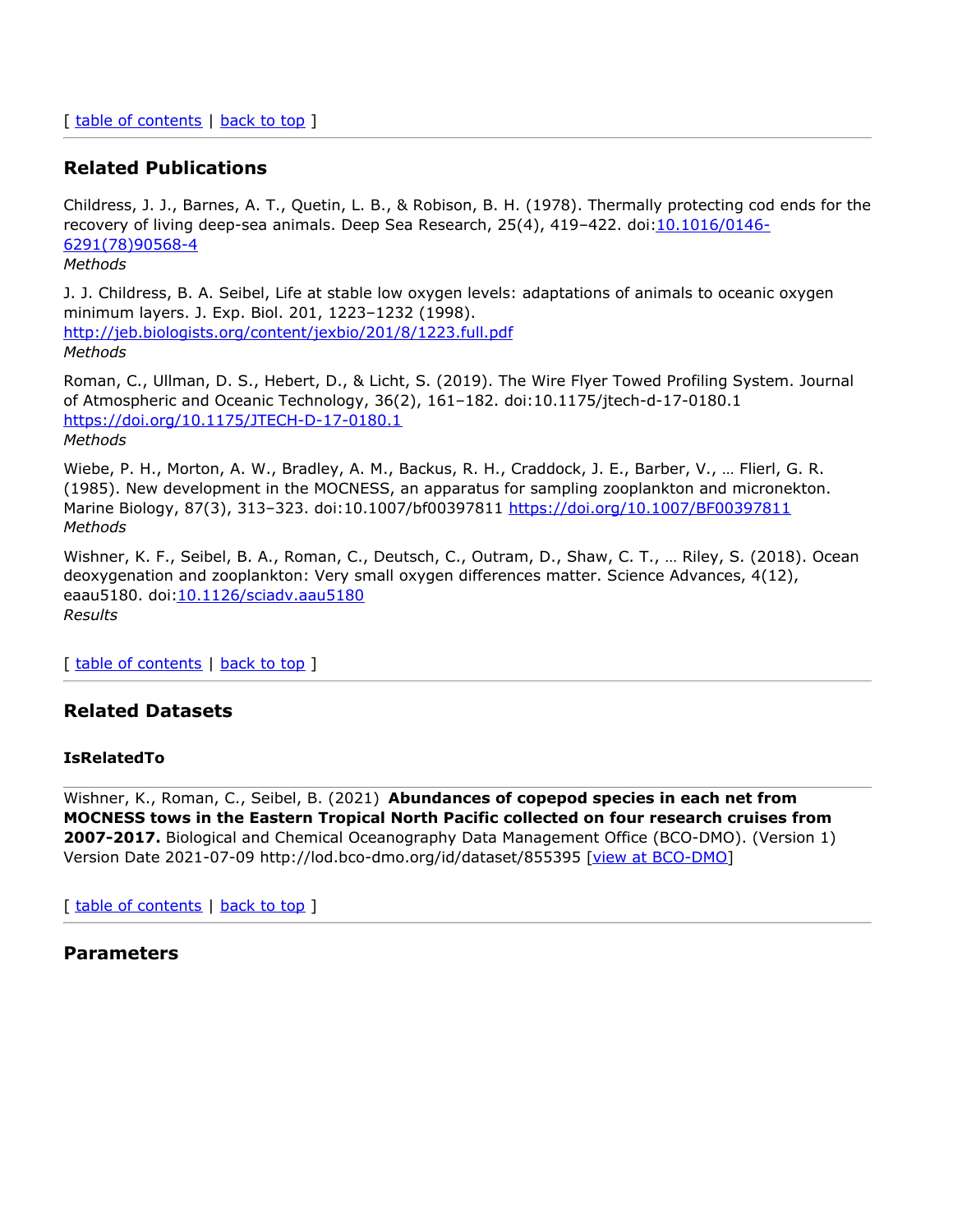| <b>Parameter</b>   | <b>Description</b>                                                            | <b>Units</b>       |
|--------------------|-------------------------------------------------------------------------------|--------------------|
| Event no           | event number                                                                  | unitless           |
| Gear_Type          | gear type                                                                     | unitless           |
| Cast_no            | cast number                                                                   | unitless           |
| <b>Station</b>     | station                                                                       | unitless           |
| Tow_Type           | tow type                                                                      | unitless           |
| Date_Local_MST     | Date Local MST (MMDDYYYY)                                                     | unitless           |
| Date_UTC           | Date UTC (MMDDYYYY)                                                           | unitless           |
| Time_In_Local_MST  | Time In Local MST                                                             | unitless           |
| Time_Out_Local_MST | Time Out Local MST                                                            | unitless           |
| Time_In_UTC        | Time In UTC                                                                   | unitless           |
| Time_Out_UTC       | Time Out UTC                                                                  | unitless           |
| Lat In             | Lat in; North is positive, negative denotes South                             | decimal<br>degrees |
| Lon In             | Lon in; East is positive, negative denotes West                               | decimal<br>degrees |
| Lat_Out            | Lat Out; North is positive, negative denotes South                            | decimal<br>degrees |
| Lon_Out            | Lon Out; East is positive, negative denotes West                              | decimal<br>degrees |
| Day_Night          | Day/Night                                                                     | unitless           |
| Min_Depth          | min depth                                                                     | meters (m)         |
| Max_Depth          | max depth                                                                     | meters (m)         |
| Comments           | comments                                                                      | unitless           |
| date_time_in_UTC   | date and time (UTC) in the water following ISO8601 yyyy-mm-<br>ddTHH:MM       | unitless           |
| date_time_in_MST   | date and time local (MST) in the water following ISO8601 yyyy-<br>mm-ddTHH:MM | unitless           |

[ table of [contents](#page-0-0) | [back](#page-0-0) to top ]

**Instruments**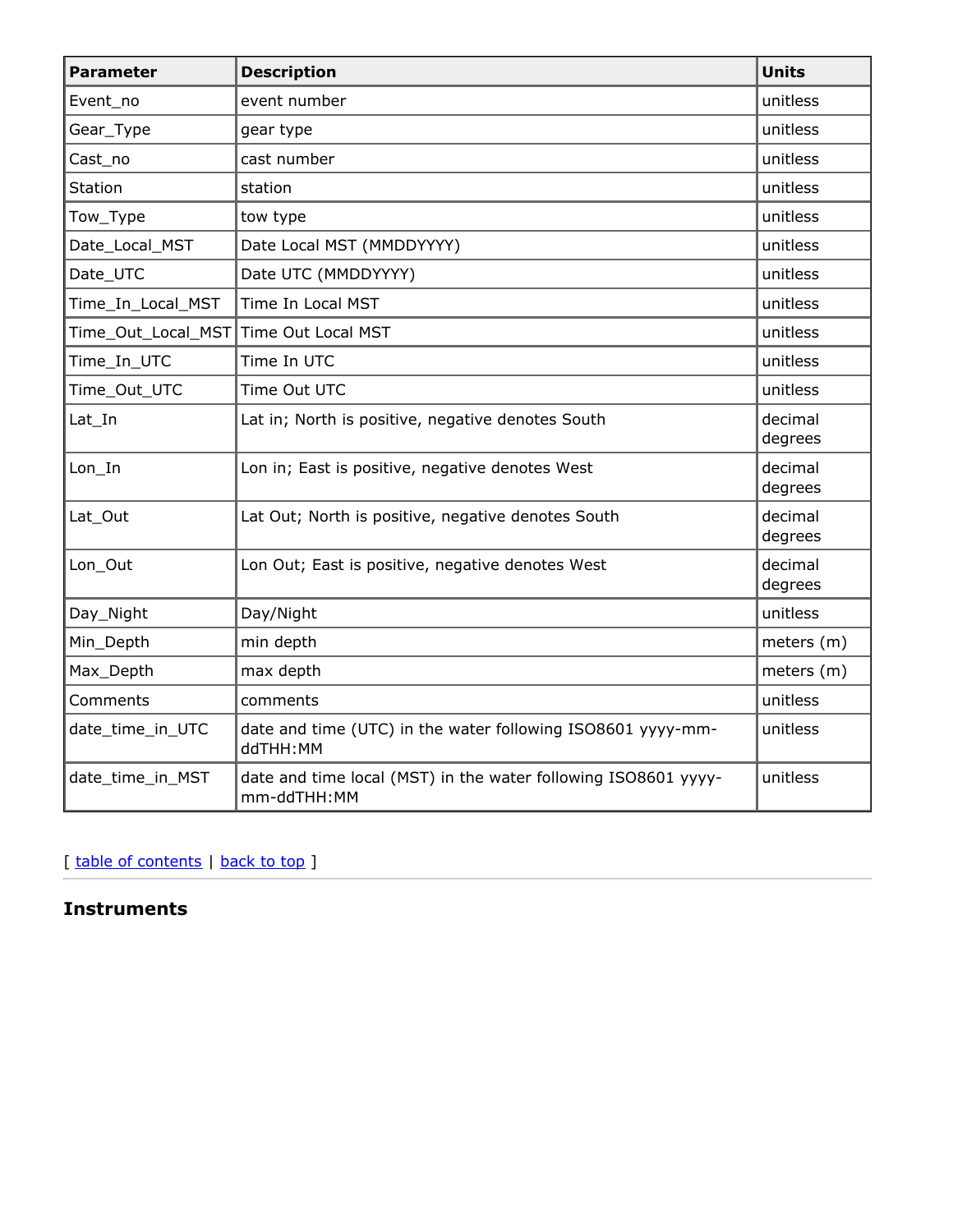| Dataset-<br>specific<br>Instrument<br><b>Name</b> | CTD                                                                                                                                                                                                                                                                                                    |
|---------------------------------------------------|--------------------------------------------------------------------------------------------------------------------------------------------------------------------------------------------------------------------------------------------------------------------------------------------------------|
| <b>Generic</b><br><b>Name</b>                     | <b>Instrument CTD Sea-Bird</b>                                                                                                                                                                                                                                                                         |
| Dataset-<br>specific<br><b>Description</b>        | CTD (Sikuliaq equipment, SeaBird rosette)                                                                                                                                                                                                                                                              |
| Generic<br>Instrument<br><b>Description</b>       | Conductivity, Temperature, Depth (CTD) sensor package from SeaBird Electronics, no<br>specific unit identified. This instrument designation is used when specific make and model<br>are not known. See also other SeaBird instruments listed under CTD. More information from<br>Sea-Bird Electronics. |

| Dataset-<br>specific<br>Instrument<br><b>Name</b>        | Tucker trawl net                                                                                                                                                                                                                                                                                                                                                                                                                                                                                                                                                                                                                                                                                                                                                                                                                      |
|----------------------------------------------------------|---------------------------------------------------------------------------------------------------------------------------------------------------------------------------------------------------------------------------------------------------------------------------------------------------------------------------------------------------------------------------------------------------------------------------------------------------------------------------------------------------------------------------------------------------------------------------------------------------------------------------------------------------------------------------------------------------------------------------------------------------------------------------------------------------------------------------------------|
| Generic<br><b>Instrument</b> Tucker Trawl<br><b>Name</b> |                                                                                                                                                                                                                                                                                                                                                                                                                                                                                                                                                                                                                                                                                                                                                                                                                                       |
| Dataset-<br>specific                                     | MTT + MOC (Seibel: large Tucker trawl net (3 m2 mouth, 100 m long) with MOCNESS<br>software and sensors (Childress and Seibel 1998), large insulated closing cod end (Childress<br><b>Description</b> et al. 1978), live animal collections)                                                                                                                                                                                                                                                                                                                                                                                                                                                                                                                                                                                          |
| Generic                                                  | The original Tucker Trawl, a net with a rectangular mouth opening first built in 1951 by G.H.<br>Tucker, was not an opening/closing system, but shortly thereafter it was modified so that it<br>could be opened and closed. The original had a 183 cm by 183 cm flexible rectangular<br>mouth opening 914 cm long net with 1.8 cm stretched mesh for the first 457 cm and 1.3<br><b>Instrument</b> cm mesh for last 457 cm. 152 cm of coarse plankton or muslin netting lined the end of the<br><b>Description</b> net. Tucker designed the net to collect animals associated with the deep scattering layers,<br>principally euphausiids, siphonophores, and midwater fish. (from Wiebe and Benfield,<br>2003). Currently used Tucker Trawls usually have 1-m2 openings and can have a single net<br>or multiple nets on the frame. |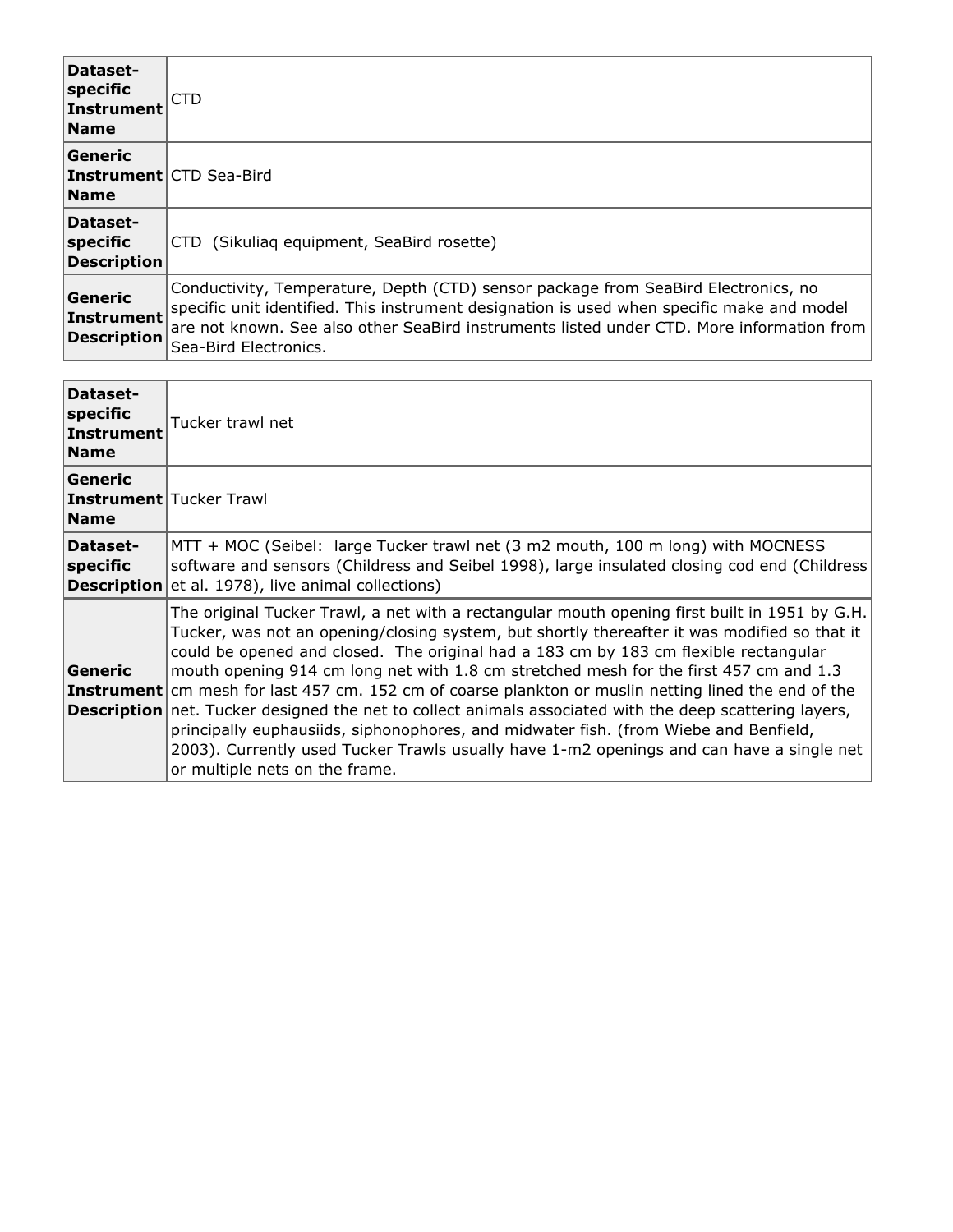| Dataset-<br>specific<br>Instrument<br><b>Name</b>   | <b>MOCNESS</b>                                                                                                                                                                                                                                                                                                                                                                                                                                                                                                                                                                                                                                                                                                                                                                             |
|-----------------------------------------------------|--------------------------------------------------------------------------------------------------------------------------------------------------------------------------------------------------------------------------------------------------------------------------------------------------------------------------------------------------------------------------------------------------------------------------------------------------------------------------------------------------------------------------------------------------------------------------------------------------------------------------------------------------------------------------------------------------------------------------------------------------------------------------------------------|
| Generic<br><b>Instrument</b> MOCNESS<br><b>Name</b> |                                                                                                                                                                                                                                                                                                                                                                                                                                                                                                                                                                                                                                                                                                                                                                                            |
| Dataset-<br>specific<br><b>Description</b>          | MOCNESS (Wishner: Multiple Opening Closing Net and Environmental Sensing System<br>(Wiebe et al. 1985), 1 m2 system, 8 or 9 nets, 222 µm mesh, updated software and Sea-<br>Bird SBE911plusCTD system (SIO upgrades), day and night vertically- stratified and<br>horizontally-sequenced tows, Wishner et al. 2018)                                                                                                                                                                                                                                                                                                                                                                                                                                                                        |
| Generic                                             | The Multiple Opening/Closing Net and Environmental Sensing System or MOCNESS is a<br>family of net systems based on the Tucker Trawl principle. There are currently 8 different<br>sizes of MOCNESS in existence which are designed for capture of different size ranges of<br>zooplankton and micro-nekton Each system is designated according to the size of the net<br><b>Instrument</b> mouth opening and in two cases, the number of nets it carries. The original MOCNESS<br><b>Description</b> (Wiebe et al, 1976) was a redesigned and improved version of a system described by Frost<br>and McCrone (1974). (from MOCNESS manual) This designation is used when the specific<br>type of MOCNESS (number and size of nets) was not specified by the contributing<br>investigator. |

| Dataset-<br>specific<br>Instrument<br><b>Name</b> | Wire Flyer                                                                                                                                                                                                                                                                                                                                                                                                                                    |
|---------------------------------------------------|-----------------------------------------------------------------------------------------------------------------------------------------------------------------------------------------------------------------------------------------------------------------------------------------------------------------------------------------------------------------------------------------------------------------------------------------------|
| <b>Generic</b><br><b>Name</b>                     | <b>Instrument</b> Sea-Bird SBE 49 FastCAT CTD Sensor                                                                                                                                                                                                                                                                                                                                                                                          |
| Dataset-<br>specific<br><b>Description</b>        | Wire Flyer (Roman development: oscillating deep towed hydrographic profiler with Sea-<br>Bird 49 FastCAT CTD and Aanderaa 4831F oxygen sensor, Roman et al 2018)                                                                                                                                                                                                                                                                              |
| Generic                                           | The SBE 49 FastCAT is an integrated CTD sensor intended for use as a modular component<br>in towed vehicles, ROVs, AUVs, or other autonomous platforms that can supply DC power<br><b>Instrument</b> and acquire serial data. FastCAT's pump-controlled / TC-ducted flow feature minimizes<br><b>Description</b> salinity spiking, and its 16 Hz sampling provides very high spatial resolution of<br>oceanographic structures and gradients. |

## [ table of [contents](#page-0-0) | [back](#page-0-0) to top ]

## **Deployments**

## **SKQ201701S**

| Website            | https://www.bco-dmo.org/deployment/755461                                                     |  |
|--------------------|-----------------------------------------------------------------------------------------------|--|
| <b>Platform</b>    | R/V Sikuliag                                                                                  |  |
| <b>Start Date</b>  | 2017-01-19                                                                                    |  |
| <b>End Date</b>    | 2017-02-15                                                                                    |  |
| <b>Description</b> | See additional cruise information from<br>R2R: https://www.rvdata.us/search/cruise/SKQ201701S |  |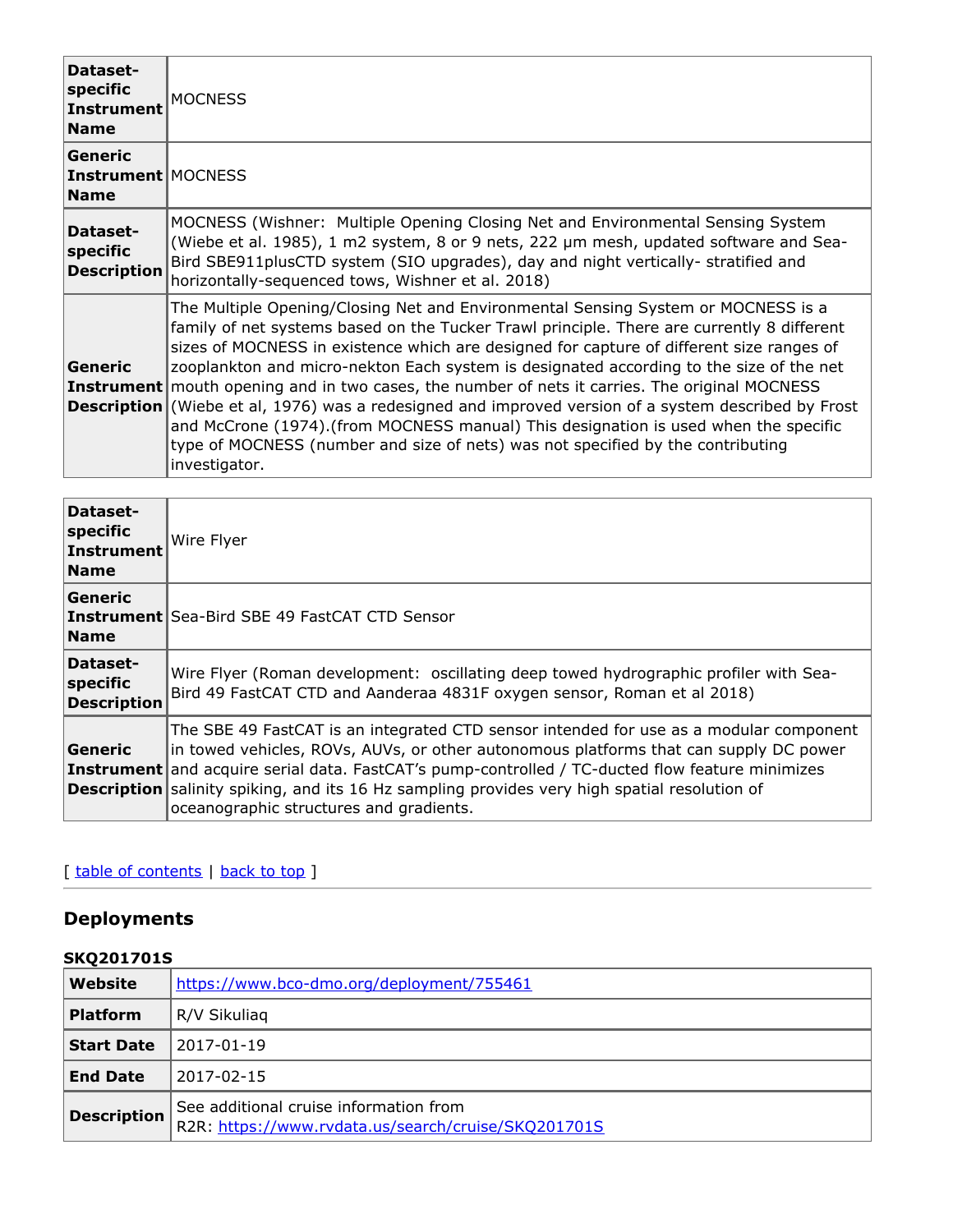## **Project Information**

#### **Collaborative Research: A metabolic index to predict the consequences of climate change for midwater ecosystems (Metabolic Index)**

**Coverage**: Eastern Tropical North Pacific

#### *Description from NSF award abstract:*

With climate change, ocean temperatures are expected to increase which in turn will reduce oxygen availability and increase metabolic oxygen demand in marine organisms. The investigators will conduct shipboard physiological experiments for various marine organisms and determine their distributions in relation to environmental conditions within an oxygen minimum zone (OMZ) in the Eastern Pacific Ocean. The goal will be to model and map a Metabolic Index (MI) to predict how vertical and horizontal distributions for these species might change throughout the world's oceans in the future. The MI is defined as the ratio between environmental oxygen supply and temperature-dependent oxygen demand. Oxygen supply includes both the environmental oxygen concentration across a habitat range and the physiological features of organisms that facilitate oxygen uptake, such as gills and circulatory systems. Thus, the MI will integrate measured tolerance and environmental exposure to low oxygen with environmental data. The investigators will measure tolerance to low oxygen, focusing on under-studied organisms, including the effect of temperature and organism size. They will sample along a natural gradient in oxygen content south of the California Current in the Eastern Pacific. The science team and a videographer will develop a blog about deep-sea biology and climate change using web-based and video technologies. Four graduate students will be funded on this project, and in conjunction with a recently developed course in pelagic ecology, several undergraduates will have the opportunity to participate in seagoing research.

This research fills a critical need for a physiology-based metric that can be used to predict changing marine communities as the oceans warm and hypoxic zones expand. Modern OMZs are extensive and characterized by deep-water (300-800 m) oxygen partial pressures lethal to most marine organisms, yet thriving communities exist there. Climate change is predicted to further deplete oxygen. The investigators will model and map a Metabolic Index (MI) for diverse marine species to help predict how in vertical and horizontal distributions of species may change throughout the world's oceans in the future. The MI will derive oxygen supply and demand data from published and planned measurements of the minimum environmental partial pressure of oxygen to which individual species are exposed (based on their distributions in the water column) and the minimum requirements to support routine aerobic metabolic demand (from shipboard respiration measurements of individuals). During research cruises in the Eastern Pacific along a gradient of OMZ intensity, the investigators will conduct shipboard physiological measurements to determine metabolic demand for understudied mesozooplankton and gelatinous taxa and determine the size- and temperature dependence for diverse species for incorporation into the MI. Vertically-stratified net sampling and in situ photography will identify and characterize unique OMZ community features, such as the lower oxycline biomass peak present in some OMZs and the oxygendependence of day and night habitat depths for vertically-migrating species. The MI will be mapped using climatological data to both test and generate hypotheses about the response of oceanic communities to climate change. In preliminary analysis, the MI suggests a metabolic constraint at a MI of  $\sim$ 2 that may act to limit vertical and horizontal habitat ranges.